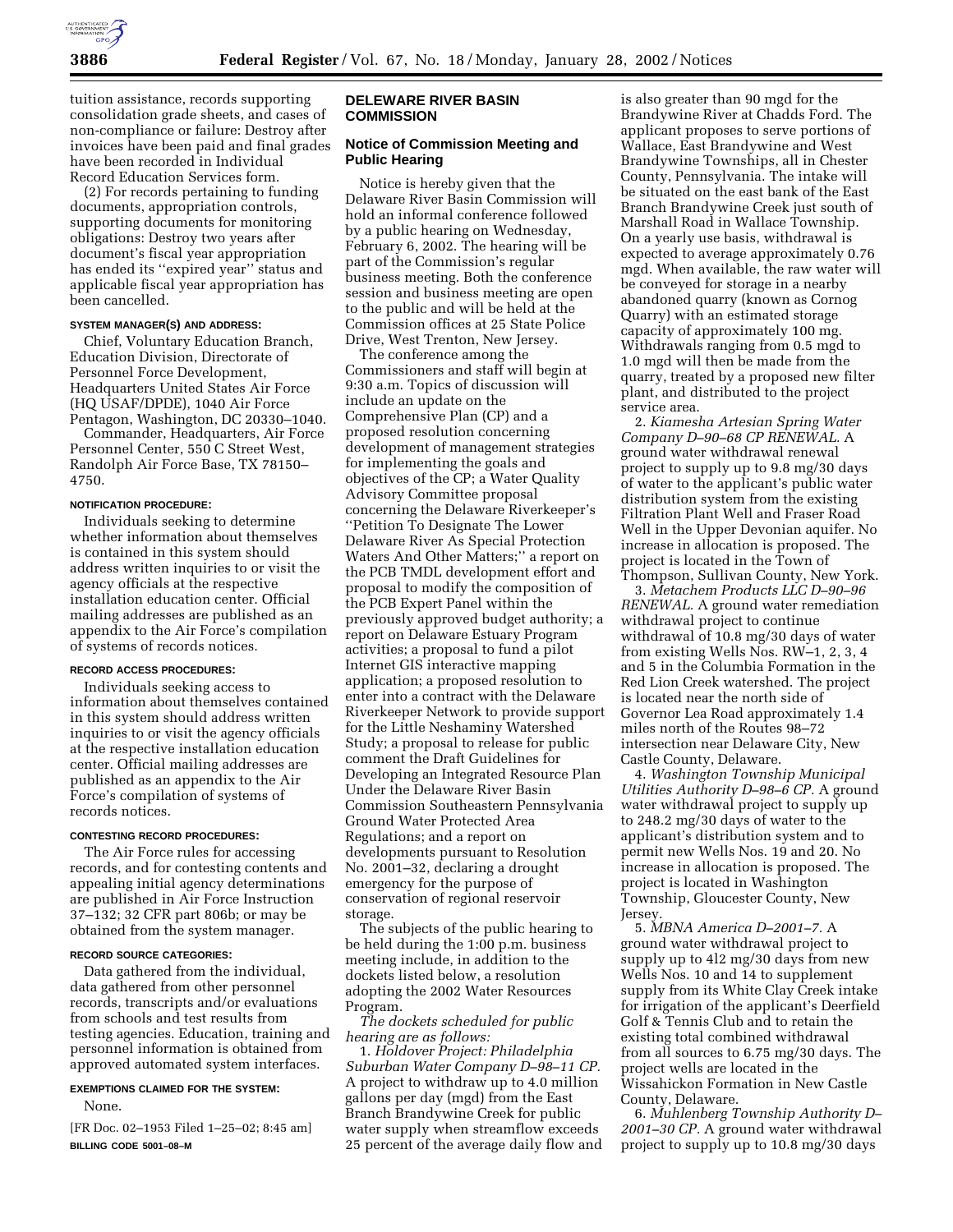of water to the applicant's public water supply system from new Well No. 15 in the Leithsville Formation and to increase the existing withdrawal from all wells to 168.5 mg/30 days. The project is located in the Willow Creek watershed in Ontelaunee Township, Berks County, Pennsylvania.

7. *Conectiv Mid-Merit, Inc. D–2001–31.* An electric power project which entails an average withdrawal of 3.5 mgd of water from the Lehigh River via a proposed new intake for cooling tower make-up. An average of 1.82 mgd of cooling tower blow-down will be discharged back to the Lehigh River via an outfall to be constructed downstream from the project intake. Two 550 MW natural gas-fired power modules will be constructed on a brownfield site in the southern part of the City of Bethlehem, Northampton County, Pennsylvania on land owned by the Bethlehem Steel Corp. The City of Bethlehem will supply an average of 0.31 mgd of potable water to the applicant for sanitary and process water requirements, of which approximately 0.02 mgd will be returned to Bethlehem's sewage treatment plant for treatment. The overall average water demand will be 3.81 mgd, and the overall consumptive use is projected at 52 percent or about 1.97 mgd. The power station will be designed to utilize low-sulfur distillate fuel as a secondary fuel supply and to provide electric power to the PJM grid.

8. *City of Dover D–2001–43 CP.* A ground water withdrawal project to supply up to 19.44 and 17.28 mg/30 days of water to the applicant's public water supply system from replacement Well No. 13 and from new Well No. 15, respectively, and retain the existing withdrawal from all wells at 438.24 mg/ 30 days. Both Well No. 13 and Well No. 15 are in the Cheswold Aquifer. The project is located in the St. Jones River watershed in Kent County, Delaware.

9. *Lejeune Properties, Inc. D–2001–45.* A project to construct a 0.086 mgd sewage treatment plant (STP) to serve the River Crest Residential Golf Course Community in Upper Providence Township, Montgomery County, Pennsylvania. The proposed STP is located on the applicant's 283-acre tract off Black Rock Road and State Route 29, in the Schuylkill River watershed. Following tertiary level, effluent will be used to spray irrigate the on-site golf course, but during the winter, STP effluent will be discharged to an unnamed tributary of the Schuylkill River.

10. *Little Washington Wastewater Company D–2001–46.* A project to construct a 0.085 mgd STP to serve the Somerset Development in Newtown

Township, Delaware County, Pennsylvania. The project is located along the western side of Newtown Road about a quarter-mile north of its intersection with Gradyville Road. The project is designed to provide tertiary treatment via an anoxic/oxic process and features chemical addition and effluent filtration. The proposed STP will discharge to an unnamed tributary of Hunter Run in the Crum Creek watershed.

11. *Municipal Authority of the Township of Branch D–2001–47 CP.* A project to construct a 0.45 mgd STP to serve the predominantly residential service area of Branch and Cass Townships, both in Schuylkill County, Pennsylvania. The proposed plant is designed to provide advanced secondary treatment and will discharge to the West Branch Schuylkill River. The project is located just south of U.S. Route 209 off Railroad Avenue in Branch Township, Schuylkill County, Pennsylvania.

12. *Superior Water Company D–2001– 48 CP.* A ground water withdrawal project to supply up to 4.5 mg/30 days of water to the applicant's public water supply system from new Well No. 1 in the Hammer Creek Formation. The project is located in the Schuylkill River watershed in North Coventry Township, Chester County, in the Southeastern Pennsylvania Ground Water Protected Area.

13. *Citizens Utilities Water Company of Pennsylvania D–2001–49 CP.* An application for approval of a ground water withdrawal project to supply up to 5.18 mg/30 days of water to the applicant's public water supply system from new Well No. DG–12A in the Brunswick Formation and to increase the existing withdrawal from all wells to 29.14 mg/30 days. The project is located in the Magneton Creek watershed in Amity Township, Berks County, Pennsylvania.

14. *Village of Beach Lake D–2001–52.* A project to construct a 0.09 mgd STP to serve residents of Beach Lake Village in Berlin Township, Wayne County, Pennsylvania. The existing subsurface grainfield system will be replaced by an intermittent cycle extended aeration system, which is designed to provide advanced secondary level of treatment prior to discharge to Beach Lake Creek in the Masthope Creek Watershed. The proposed plant will be constructed about one mile east of Beach Lake, just south of State Route 652 and is located in the drainage area to the DRBC Special Protection Waters.

15. *Mountainside Farms, Inc. D–2001– 53.* A project to upgrade and expand a 0.036 mgd industrial waste treatment

plant (IWTP) to process 0.051 mgd from the Mountainside Farms, Inc. milk processing facility located about one quarter mile off State Route 30, in the Town of Roxbury, Delaware County, New York. The project is located in the drainage area to the DRBC Special Protection Waters. Following tertiary treatment, the IWTP effluent will continue to percolate to ground water through six exfiltration ponds in the East Branch Delaware River Watershed.

16. *The Ace Center D–2001–57.* A ground water withdrawal project to supply up to 12.7 mg/30 days of water to the applicant's golf course irrigation system from new Wells Nos. 1 and 4 in the Wissahickon Formation. The project is located in the Schuylkill River watershed in Whitemarsh Township, Montgomery County, in the Southeastern Pennsylvania Ground Water Protected Area.

In addition to the public hearing items, the Commission will address the following at its 1:00 p.m. business meeting: Minutes of the December 18, 2001 business meeting; announcements; a report on Basin hydrologic conditions; reports by the Executive Director and General Counsel; action on an untimely request for hearing by Mr. Gary Eckenrode concerning Docket D–2001– 13 CP of the Northampton Bucks County Municipal Authority; a directed appearance by Delaware Estuary point source dischargers Motiva Enterprises LLC, Metachem Products, LLC and AFG Industries, Inc. to report on their progress toward submitting overdue PCB monitoring data required by the Commission; a resolution concerning the development of management strategies for implementing the goals and objectives of the Comprehensive Plan; a resolution to fund a pilot Internet GIS interactive mapping application; a resolution to enter into a contract with the Delaware Riverkeeper Network to provide support for the Little Neshaminy Watershed Study; a resolution for the minutes expanding the Watershed Advisory Council to include as many as 40 members; and public dialogue.

Documents relating to the dockets and other items may be examined at the Commission's offices. Preliminary dockets are available in single copies upon request. Please contact Thomas L. Brand at 609–883–9500 ext. 221 with any docket-related questions. Persons wishing to testify at this hearing are requested to register in advance with the Commission Secretary at 609–883–9500 ext. 203.

Individuals in need of an accommodation as provided for in the Americans With Disabilities Act who